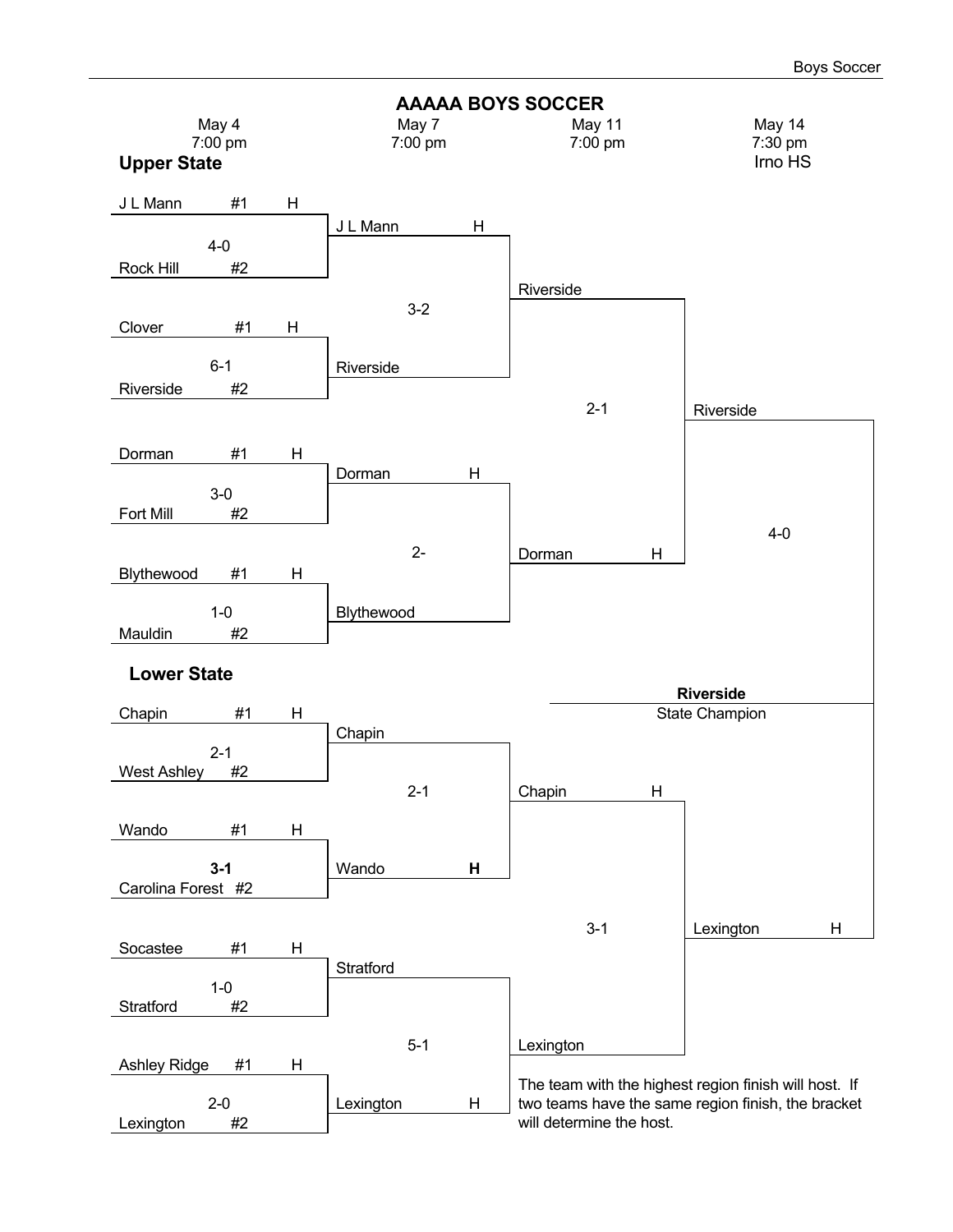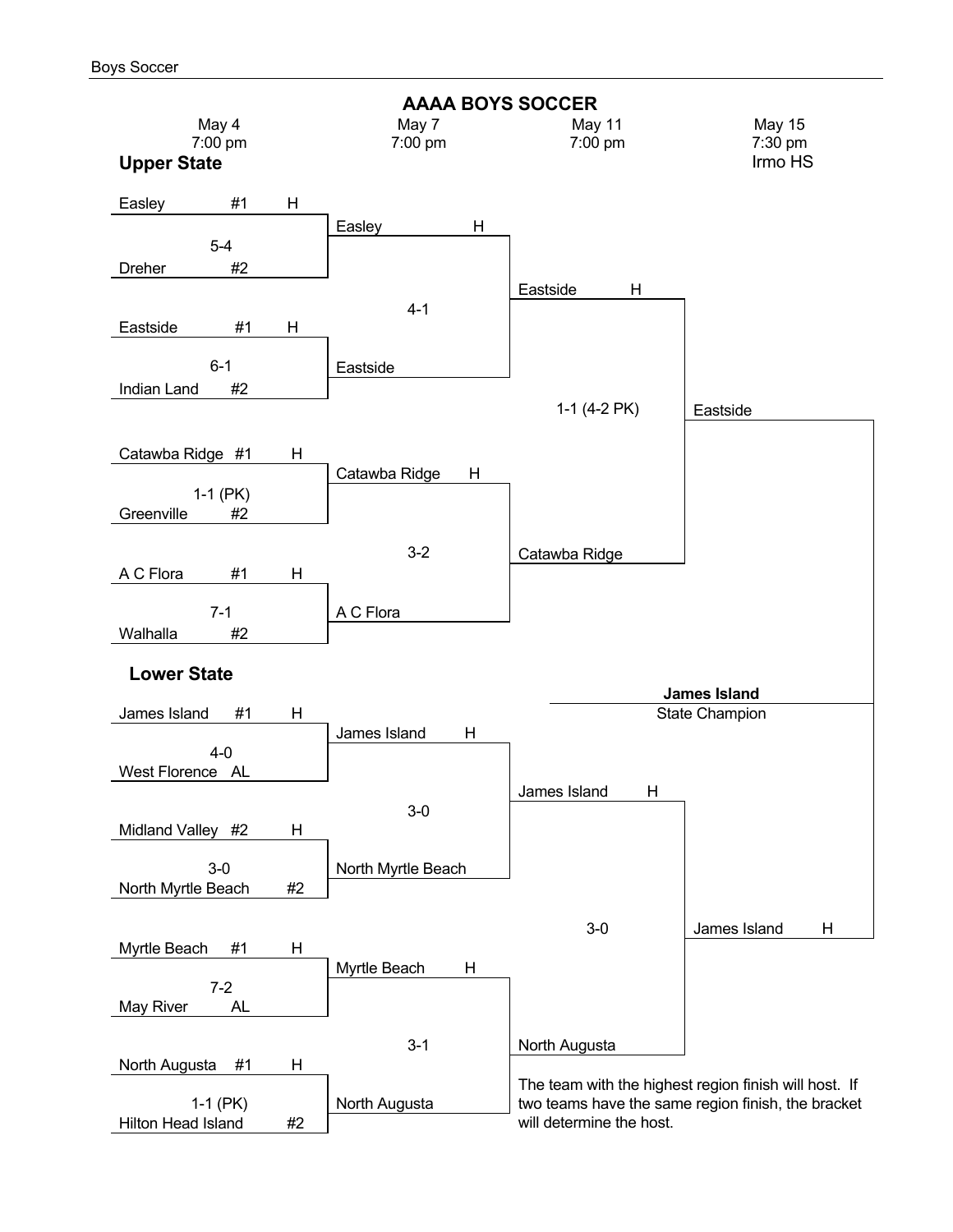#### **AAA BOYS SOCCER**

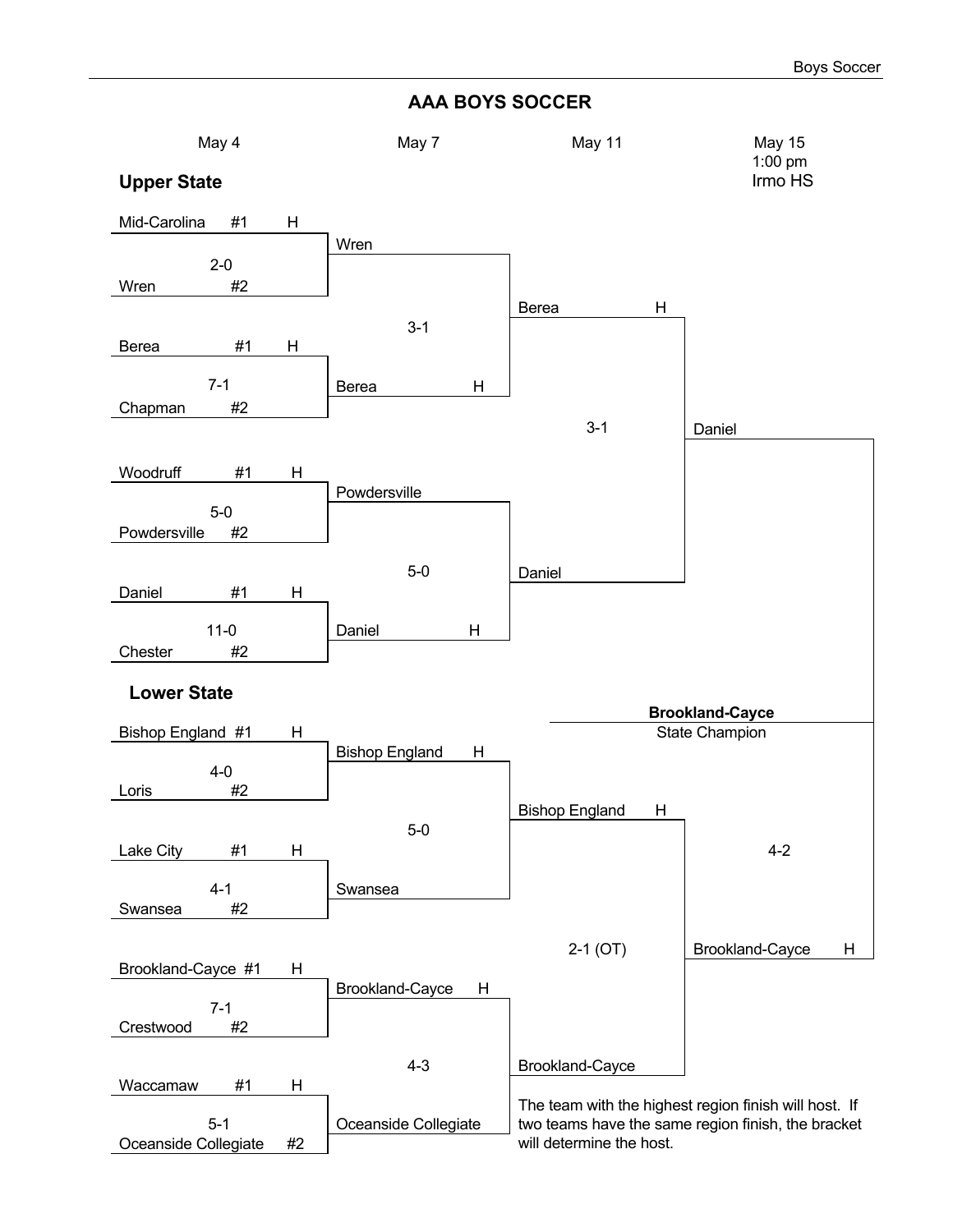## **AA BOYS SOCCER**

| May 4                    | May 7                       | May 10                    | <b>May 13</b>         |
|--------------------------|-----------------------------|---------------------------|-----------------------|
| 1 - Christ Church<br>H   |                             |                           | 7:30 pm<br>Irmo HS    |
| $8-0$                    |                             |                           |                       |
|                          | <b>Christ Church</b><br>H   |                           |                       |
| 16 - Batesburg-Leesville |                             |                           |                       |
|                          | $7 - 0$                     | <b>Christ Church</b><br>H |                       |
| 8 - Columbia<br>H        |                             |                           |                       |
| $7 - 0$                  | Columbia                    |                           |                       |
| 9 - Wade Hampton         |                             |                           |                       |
|                          |                             |                           | <b>Christ Church</b>  |
| 4 - Gray Collegiate<br>H |                             | $1 - 0$                   |                       |
| $4 - 0$                  | <b>Gray Collegiate</b><br>H |                           |                       |
| 13 - Buford              |                             |                           |                       |
|                          | $3 - 1$                     |                           |                       |
| 5 - St. Joseph's<br>H    |                             | <b>Gray Collegiate</b>    | $2 - 0$               |
| $6 - 1$                  | St. Joseph's                |                           |                       |
| 12 - Crescent            |                             |                           |                       |
|                          |                             |                           |                       |
|                          |                             |                           | <b>Christ Church</b>  |
|                          |                             |                           | <b>State Champion</b> |
| 2 - Legion Collegiate H  |                             |                           |                       |
| $3-2$                    | Legion Collegiate H         |                           |                       |
| 15 - Newberry            |                             |                           |                       |
|                          | $4-0$                       | Legion Collegiate H       |                       |
| 7 - Brashier MC<br>H     |                             |                           |                       |
| $2 - 0$                  | Saluda                      |                           |                       |
| 10 - Saluda              |                             |                           |                       |
|                          |                             |                           |                       |
| 3 - Andrew Jackson<br>H  |                             | $2 - 0$                   | Andrew Jackson        |
| $4 - 2$                  | Andrew Jackson<br>H         |                           |                       |
| 14 - Woodland            |                             |                           |                       |
|                          | $3-$                        |                           |                       |
| 6 - Philip Simmons H     |                             |                           |                       |
|                          |                             | Andrew Jackson            |                       |
| $8 - 1$                  | <b>Philip Simmons</b>       |                           |                       |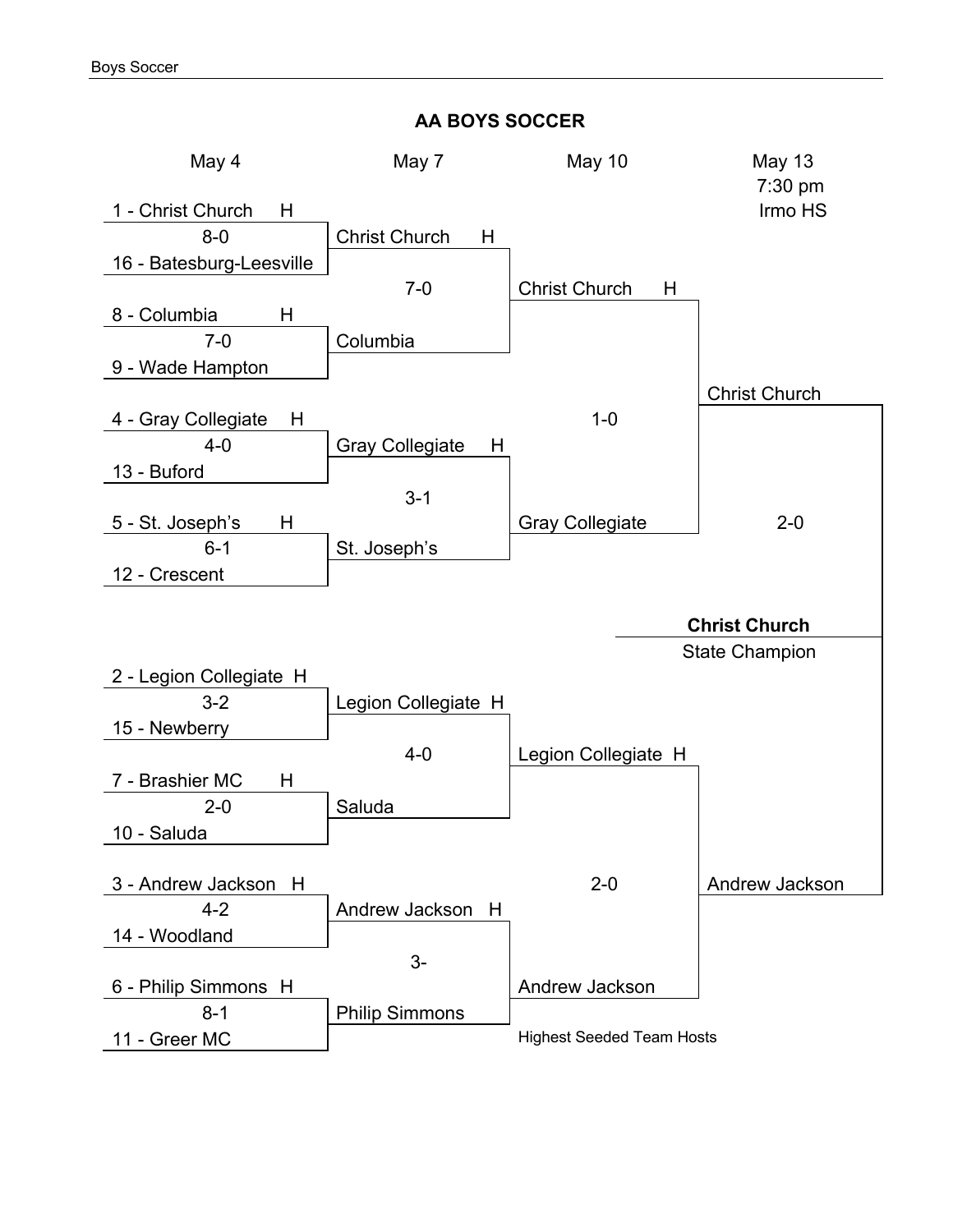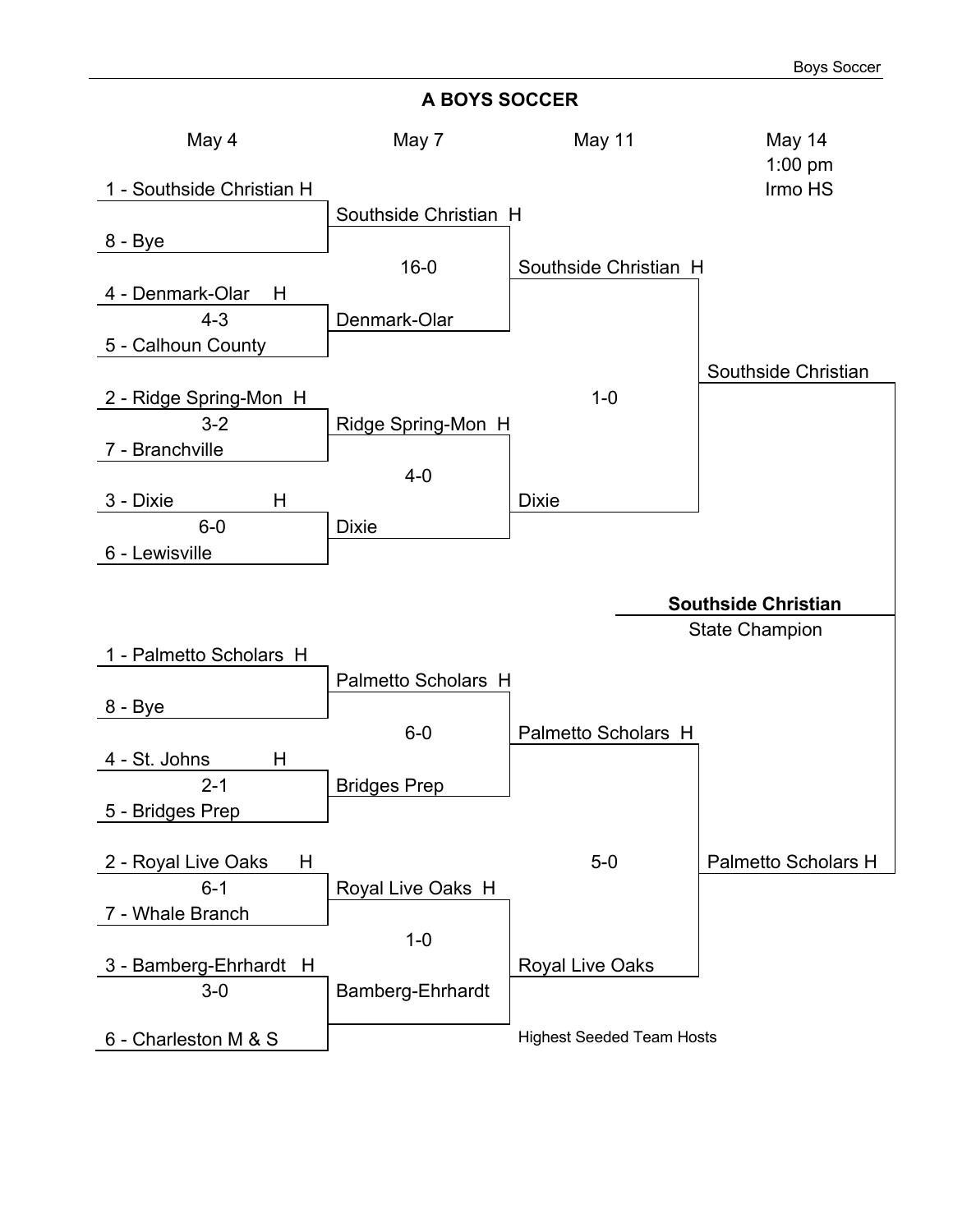#### **STATE SOCCER TEAM CHAMPIONS (1975-76 – 2020-21)**

| 1975-76<br>1976-77<br>1977-78 | Champion<br>Sumter<br>Sumter<br>Irmo | Coach<br><b>Mike Weathersbee</b><br><b>Mike Weathersbee</b><br>Nicky Joseph | Runner-up<br>Porter-Gaud<br><b>Spring Valley</b><br><b>Spring Valley</b> | Coach<br><b>Fred Norchi</b><br>Roger Hazel<br>Joe Wingard |
|-------------------------------|--------------------------------------|-----------------------------------------------------------------------------|--------------------------------------------------------------------------|-----------------------------------------------------------|
| 1978-79                       | Irmo                                 | Nicky Joseph                                                                | Sumter                                                                   | Gary Bordogna                                             |
|                               |                                      |                                                                             |                                                                          |                                                           |
| 2000-01                       | <b>Christ Church</b>                 | David Wilcox                                                                | A<br><b>Williston-Elko</b>                                               | <b>Paul Waters</b>                                        |
| 2001-02                       | <b>Christ Church</b>                 | David Wilcox                                                                | Blackville-Hilda                                                         | <b>Patrick Sensiba</b>                                    |
| 2002-03                       | <b>Christ Church</b>                 | David Wilcox                                                                | <b>Buford</b>                                                            | Russ Haselden                                             |
| 2003-04                       | <b>Christ Church</b>                 | David Wilcox                                                                | <b>Buford</b>                                                            | Russ Haselden                                             |
| 2004-05                       | <b>Christ Church</b>                 | David Wilcox                                                                | Academic Magnet                                                          | <b>Troy Bennage</b>                                       |
| 2005-06                       | <b>Christ Church</b>                 | David Wilcox                                                                | Lincoln                                                                  | <b>Robert Hartnett</b>                                    |
| 2006-07                       | <b>Christ Church</b>                 | David Wilcox                                                                | Lincoln                                                                  | <b>Robert Hartnett</b>                                    |
| 2007-08                       | <b>Christ Church</b>                 | David Wilcox                                                                | Academic Magnet                                                          | <b>Troy Bennage</b>                                       |
| 2008-09                       | <b>Christ Church</b>                 | David Wilcox                                                                | Academic Magnet                                                          | <b>Troy Bennage</b>                                       |
| 2009-10                       | <b>Christ Church</b>                 | David Wilcox                                                                | Academic Magnet                                                          | <b>Troy Bennage</b>                                       |
| 2010-11                       | <b>Christ Church</b>                 | David Wilcox                                                                | <b>Charleston Charter</b>                                                | Hayne Painter                                             |
| 2011-12                       | St. Joseph's                         | <b>Frank Kucinic</b>                                                        | Governor's School                                                        | John Batten                                               |
| 2012-13                       | St. Joseph's                         | <b>Frank Kucinic</b>                                                        | <b>Blackville-Hilda</b>                                                  | <b>Derrick Allison</b>                                    |
| 2013-14                       | St. Joseph's                         | <b>Frank Kucinic</b>                                                        | <b>Charleston Charter</b>                                                | Micki Boulineau                                           |
| 2014-15                       | St. Joseph's                         | <b>Frank Kucinic</b>                                                        | Governor's School                                                        | John Batten                                               |
| 2015-16                       | St. Joseph's                         | <b>Frank Kucinic</b>                                                        | Bamberg-Ehrhardt                                                         | David Choi                                                |
| 2016-17                       | <b>Palmetto Scholars</b>             | <b>Justin Wingard</b>                                                       | <b>Dixie</b>                                                             | <b>Brian Gamble</b>                                       |
| 2017-18                       | Governor's School                    | <b>Jay Schimek</b>                                                          | <b>Charleston Charter</b>                                                | <b>Noah Garrett</b>                                       |
| 2018-19                       | <b>Dixie</b>                         | <b>Brian Gamble</b>                                                         | Royals Live Oaks                                                         | <b>Robert Parkes</b>                                      |
| 2019-20                       | COVID-19                             | No Final                                                                    |                                                                          |                                                           |
| 2020-21                       | Southside Christian                  | Sam Greeley                                                                 | <b>Palmetto Scholars</b>                                                 | Zach Vollertsen                                           |
|                               |                                      |                                                                             | AA                                                                       |                                                           |
| 1991-92                       | <b>Bishop England</b>                | Memo Suarez                                                                 | Andrew Jackson                                                           | <b>Mike Williams</b>                                      |
| 1992-93                       | <b>Bishop England</b>                | Memo Suarez                                                                 | Chapin                                                                   | <b>Thad Miller</b>                                        |
| 1993-94                       | <b>Bishop England</b>                | <b>Ed Khouri</b>                                                            | Andrew Jackson                                                           | <b>Mike Williams</b>                                      |
| 1994-95                       | <b>Bishop England</b>                | Ed Khouri                                                                   | Walhalla                                                                 | Michael Green                                             |
| 1995-96                       | <b>Christ Church</b>                 | <b>Mike Stafford</b>                                                        | Hanahan                                                                  | <b>Ric Raycroft</b>                                       |
| 1996-97                       | Hanahan                              | <b>Rick Raycroft</b>                                                        | Chapin                                                                   | <b>Bob Taylor</b>                                         |
| 1997-98                       | <b>Bishop England</b>                | William Kerrigan                                                            | Emerald                                                                  | <b>Brad Nichols</b>                                       |
| 1998-99                       | <b>Bishop England</b>                | Ed Khouri                                                                   | Chapin                                                                   | <b>Bob Taylor</b>                                         |
| 1999-00                       | <b>Bishop England</b>                | Ed Khouri                                                                   | Chapin                                                                   | <b>Richard Hiller</b>                                     |
| 2000-01                       | <b>Bishop England</b>                | Ed Khouri                                                                   | Chapin                                                                   | <b>Richard Hiller</b>                                     |
| 2001-02                       | Chapin                               | <b>Richard Hiller</b>                                                       | <b>Bishop England</b>                                                    | <b>Ed Khouri</b>                                          |
| 2002-03                       | Chapin                               | <b>Richard Hiller</b>                                                       | <b>Bishop England</b>                                                    | <b>Ed Khouri</b>                                          |
| 2003-04                       | Emerald                              | <b>Brad Nicholas</b>                                                        | <b>Bishop England</b>                                                    | Ed Khouri                                                 |
| 2004-05                       | <b>Bishop England</b>                | <b>Edward Khouri</b>                                                        | Emerald                                                                  | <b>Brad Nickles</b>                                       |
| 2005-06                       | <b>Bishop England</b>                | <b>Edward Khouri</b>                                                        | Walhalla                                                                 | <b>Chris Preisig</b>                                      |
| 2006-07                       | <b>Bishop England</b>                | <b>Edward Khouri</b>                                                        | Emerald                                                                  | <b>Brad Nickles</b>                                       |
| 2007-08                       | <b>Bishop England</b>                | <b>Edward Khouri</b>                                                        | Emerald                                                                  | <b>Brad Nickles</b>                                       |
| 2008-09                       | <b>Bishop England</b>                | <b>Edward Khouri</b>                                                        | Emerald                                                                  | <b>Brock Scott</b>                                        |
| 2009-10                       | Batesburg-Leesville                  | Jason Mouzon                                                                | <b>Bishop England</b>                                                    | <b>Edward Khouri</b>                                      |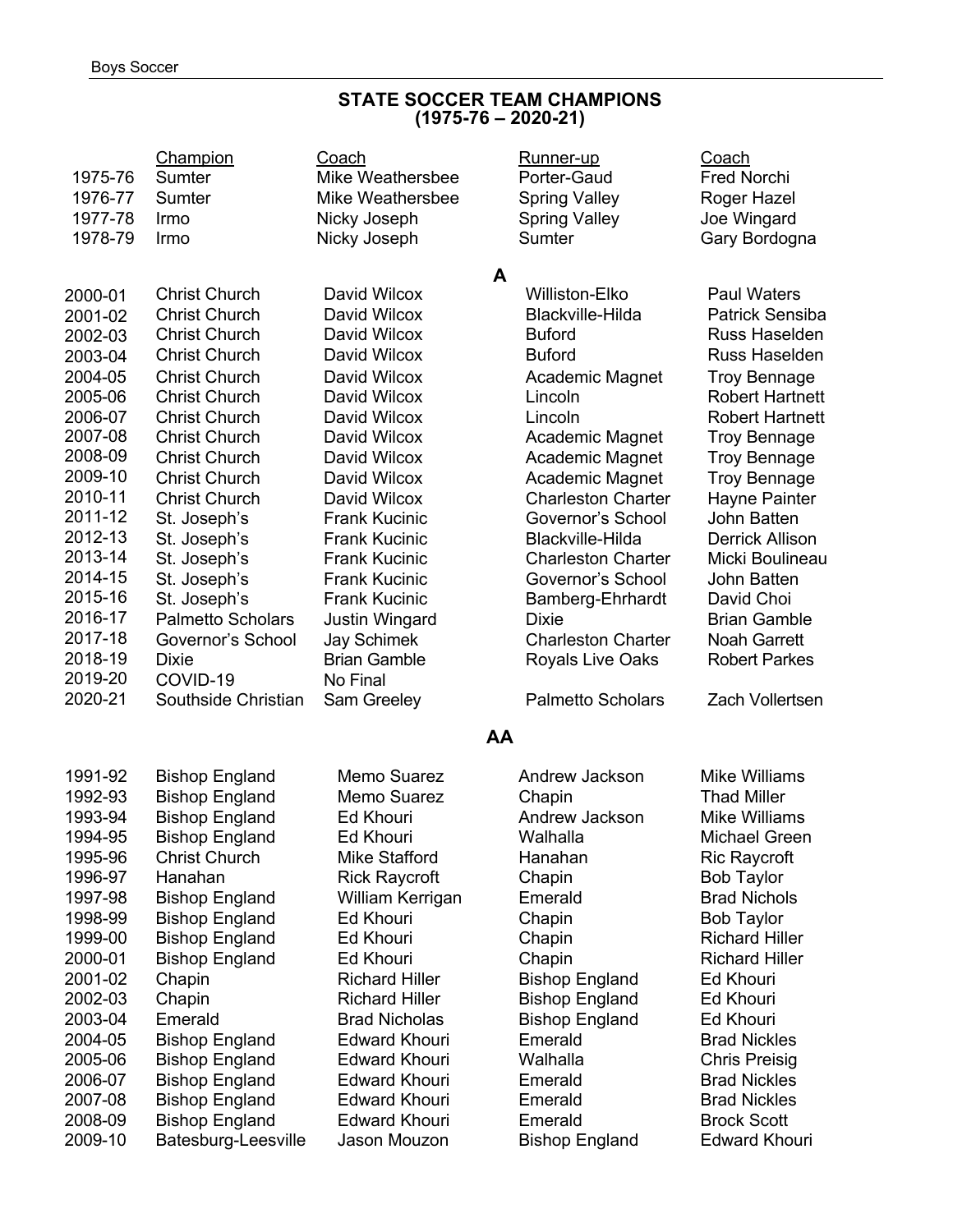| 2010-11<br>2011-12 | <b>Bishop England</b><br>Academic Magnet | <b>Edward Khouri</b><br>Jason Hamil | Gilbert<br>Indian Land | Kevin Darlington<br>Adam Cole |
|--------------------|------------------------------------------|-------------------------------------|------------------------|-------------------------------|
| 2012-13            | <b>Bishop England</b>                    | Ed Khouri                           | <b>Indian Land</b>     | Adam Cole                     |
|                    | Champion                                 | Coach                               | Runner-up              | Coach                         |
| 2013-14            | Academic Magnet                          | Jason Hamil                         | <b>Indian Land</b>     | Adam Cole                     |
| 2014-15            | Academic Magnet                          | Jason Hamil                         | <b>Indian Land</b>     | Adam Cole                     |
| 2015-16            | <b>Bishop England</b>                    | <b>Edward Khouri</b>                | <b>Indian Land</b>     | Adam Cole                     |
| 2016-17            | Academic Magnet                          | Jason Hamil                         | St. Joseph's           | <b>Frank Kucinic</b>          |
| 2017-18            | Academic Magnet                          | Jason Hamil                         | St. Joseph's           | <b>Frank Kucinic</b>          |
| 2018-19            | Oceanside Collegiate                     | André Berenzon                      | Southside Christian    | Sam Greeley                   |
| 2019-20            | COVID-19                                 | No Final                            |                        |                               |
| 2020-21            | <b>Christ Church</b>                     | <b>Anthony Esquivel</b>             | Andrew Jackson         | <b>Will Brice</b>             |

#### **AAA**

|         | Champion                  | Coach                | Runner-up                 | Coach             |
|---------|---------------------------|----------------------|---------------------------|-------------------|
| 1979-80 | Daniel                    | Andy Demori          | A. C. Flora               | Volker D.         |
| 1980-81 | Porter-Gaud               | Fred Norchi          | Daniel                    | Andy Dem          |
| 1981-82 | Daniel                    | Andy Demori          | Mauldin                   | Don Miller        |
| 1982-83 | Porter-Gaud               | Fred Norchi          | <b>Dixie</b>              | David Del         |
| 1983-84 | <b>Bishop England</b>     | Susan Arnold         | T. L. Hanna               | <b>Dick Smith</b> |
| 1984-85 | Middleton                 | <b>Ted Miller</b>    | J. L. Mann                | <b>Mark Kish</b>  |
| 1985-86 | Middleton                 | <b>Ted Miller</b>    | Riverside                 | William Ho        |
| 1986-87 | Riverside                 | <b>William Hosea</b> | Middleton                 | <b>Ted Miller</b> |
| 1987-88 | Middleton                 | <b>Ted Miller</b>    | Riverside                 | William Ho        |
| 1988-89 | Riverside                 | <b>William Hosea</b> | <b>Bishop England</b>     | Memo Sua          |
| 1989-90 | Riverside                 | William Hosea        | <b>Bishop England</b>     | Memo Sua          |
| 1990-91 | Riverside                 | <b>William Hosea</b> | <b>Bishop England</b>     | Memo Sua          |
| 1991-92 | Riverside                 | <b>William Hosea</b> | <b>Dreher</b>             | Jennifer S        |
| 1992-93 | Riverside                 | <b>William Hosea</b> | Middleton                 | <b>Ted Miller</b> |
| 1993-94 | Riverside                 | <b>William Hosea</b> | Middleton                 | <b>Ted Miller</b> |
| 1994-95 | Riverside                 | <b>William Hosea</b> | <b>Fort Dorchester</b>    | Anthony P         |
| 1995-96 | T. L. Hanna               | <b>Dick Smith</b>    | Middleton                 | <b>Ted Miller</b> |
| 1996-97 | Daniel                    | Andy Demori          | James Island              | <b>Mike Fran</b>  |
| 1997-98 | Wade Hampton              | Carlos Osorio        | St. Andrews               | <b>Karl Gueld</b> |
| 1998-99 | J. L. Mann                | <b>Bill Linn</b>     | <b>Dreher</b>             | <b>Todd Wilk</b>  |
| 1999-00 | Riverside                 | <b>William Hosea</b> | Middleton                 | <b>Ted Miller</b> |
| 2000-01 | Riverside                 | <b>Chris Crist</b>   | <b>Brookland-Cayce</b>    | <b>Kevin Heis</b> |
| 2001-02 | Greenville                | Jim Sosebee          | <b>Brookland-Cayce</b>    | <b>Kevin Heis</b> |
| 2002-03 | Daniel                    | <b>Tommy Bolger</b>  | Myrtle Beach              | Joel Banta        |
| 2003-04 | Greenville                | Jim Sosebee          | Myrtle Beach              | Joel Banta        |
| 2004-05 | Eastside                  | David Craig          | Socastee                  | Memo Sua          |
| 2005-06 | Riverside                 | <b>Brian Dender</b>  | <b>Dreher</b>             | <b>Richard R</b>  |
| 2006-07 | Greenville                | Ed Joyce             | Socastee                  | Memo Sua          |
| 2007-08 | Riverside                 | <b>Brian Dender</b>  | Chapin                    | <b>Richard H</b>  |
| 2008-09 | South Aiken               | <b>Paul Waters</b>   | Eastside                  | <b>Scott Halk</b> |
| 2009-10 | J L Mann                  | <b>William Hosea</b> | South Aiken               | Paul Wate         |
| 2010-11 | Eastside                  | <b>Scott Halkett</b> | Myrtle Beach              | Jason Him         |
| 2011-12 | Fort Mill                 | Lloyd Chalker        | <b>Hilton Head Island</b> | Wayne Qu          |
| 2012-13 | <b>Hilton Head Island</b> | <b>Wayne Quinlin</b> | Eastside                  | <b>Scott Halk</b> |
| 2013-14 | Eastside                  | <b>Bill Martin</b>   | <b>Brookland-Cayce</b>    | <b>Kevin Heis</b> |
| 2014-15 | A C Flora                 | <b>Matt Barry</b>    | <b>St James</b>           | Thubalihle        |

ach Runner-up Coach ed Norchi **Daniel Caudio Except Contract Andy Demori** ed Norchi **Dixie** Dixie David Delgado san Arnold T. L. Hanna Dick Smith 1985-86 Middleton Ted Miller Riverside William Hosea d Miller **1987-89 Milliam Hosea** Riverside **Milliam Hosea** lliam Hosea  $\qquad \qquad$  Bishop England Memo Suarez liam Hosea **Bishop England** Memo Suarez Iliam Hosea **Bishop England** Memo Suarez Iliam Hosea **Middleton** Ted Miller Iliam Hosea **Fort Dorchester** Anthony Pelton dy Demori **1996** James Island Mike Franham 1997-98 Wade Hampton Carlos Osorio St. Andrews Karl Gueldner 1998-1998-1998-2012 Linn Dreher Todd Wilkinson ris Crist **Brookland-Cayce** Kevin Heise n Sosebee Brookland-Cayce Kevin Heise mmy Bolger **Myrtle Beach** Joel Banta 1 Sosebee Myrtle Beach Joel Banta vid Craig **Castside Socastee** Memo Suarez an Dender **Dreher Dreher** Richard Rowell **2006-07 Joyce Socastee Socastee Memo Suarez** an Dender **Chapin** Chapin **Richard Hiller** ul Waters **2008** Eastside Scott Halkett lliam Hosea **2008** South Aiken Paul Waters yd Chalker **Hilton Head Island** Wayne Quinlan ayne Quinlin **Eastside** Scott Halkett Martin **Exercise** Brookland-Cayce Kevin Heise

dy Demori **A. C. Flora** Volker D. Von Eck Iliam Hosea **Dreher** Dreher Jennifer Simmons ott Halkett **Myrtle Beach** Jason Himmelsbach tt Barry **2014-15 St James** Thubalihle Nkomazana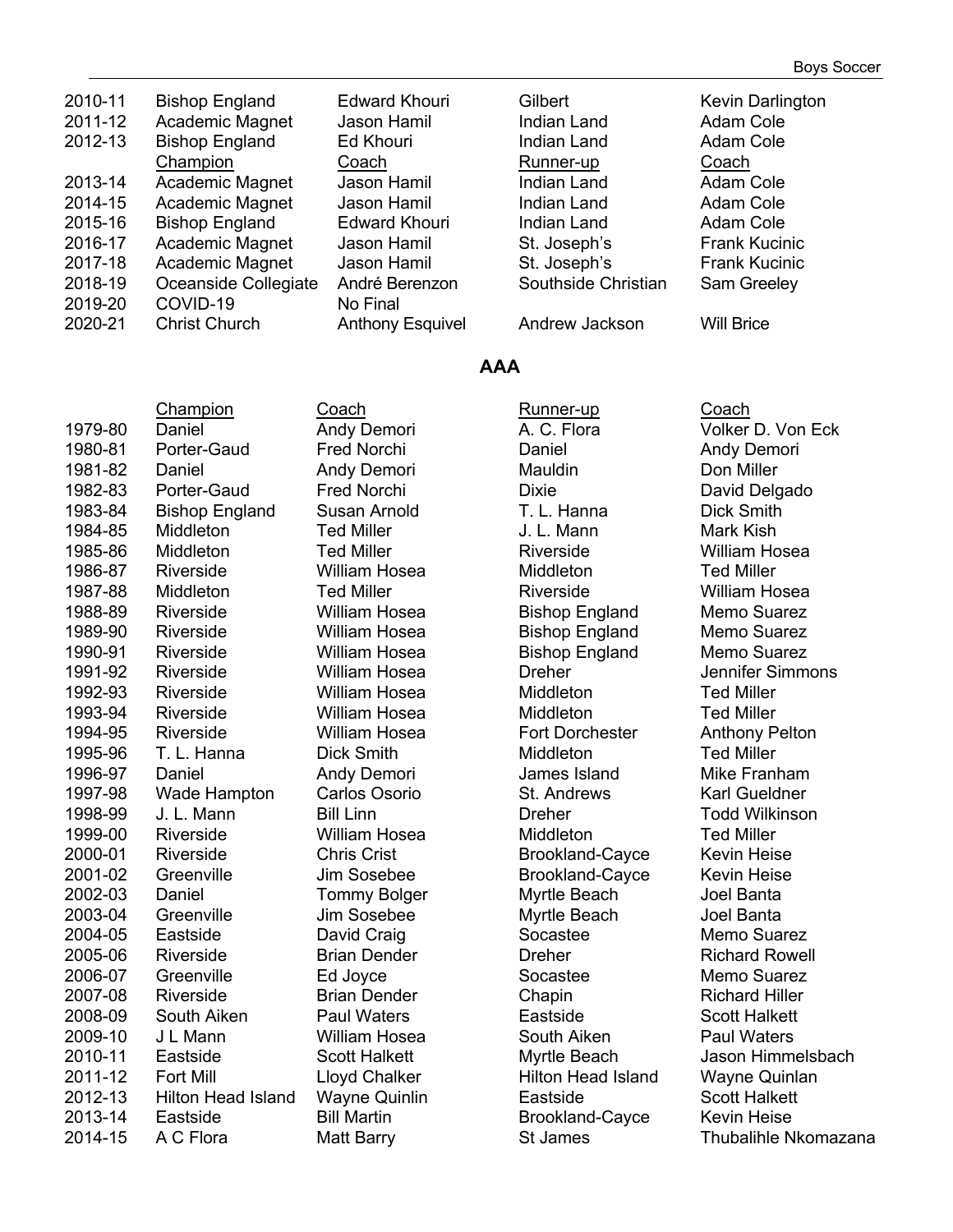### Boys Soccer

| 2015-16 | Chapman                | Will Maley             | Myrtle Beach          |                     |
|---------|------------------------|------------------------|-----------------------|---------------------|
| 2016-17 | Berea                  | Karl Casida            | <b>Bluffton</b>       | Josh Fox            |
| 2017-18 | Berea                  | Karl Casida            | <b>Bishop England</b> | Ed Khouri           |
| 2018-19 | May River              | Misael Garzón          | Indian Land           | Adam Cole           |
| 2019-20 | COVID-19               | No Final               |                       |                     |
| 2020-21 | <b>Brookland-Cayce</b> | <b>Matthew Drapeau</b> | Daniel                | <b>Philip Boyer</b> |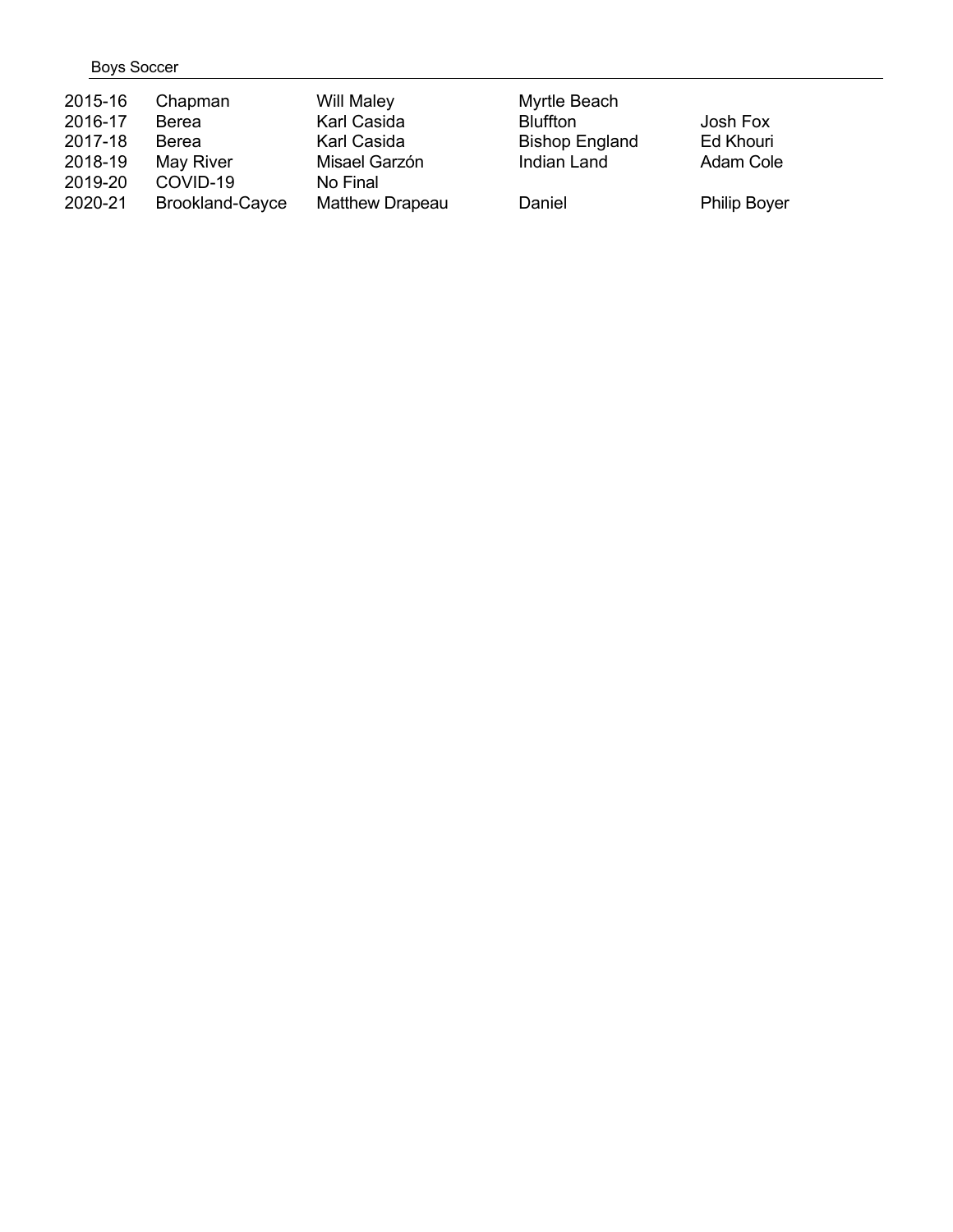## **AAAA**

|         | <b>Champion</b>      | Coach                    | Runner-up            | Coach                    |
|---------|----------------------|--------------------------|----------------------|--------------------------|
| 1979-80 | T. L. Hanna          | <b>Dick Smith</b>        | Irmo                 | Jim Littlejohn           |
| 1980-81 | Sumter               | Mike Weathersbee         | Irmo                 | <b>Phil Savitz</b>       |
| 1981-82 | Irmo                 | <b>Phil Savitz</b>       | <b>Spring Valley</b> | John Boulware            |
| 1982-83 | Eastside             | Frank Ridlehoover        | Socastee             | <b>Buddy Rogers</b>      |
| 1983-84 | Summerville          | <b>Anthony Pelton</b>    | Eastside             | <b>Frank Ridlehoover</b> |
| 1984-85 | Eastside             | <b>Frank Ridlehoover</b> | Wando                | <b>Tom Reilly</b>        |
| 1985-86 | Eastside             | <b>Frank Ridlehoover</b> | Wando                | <b>Tom Reilly</b>        |
| 1986-87 | Irmo                 | <b>Phil Savitz</b>       | <b>Spring Valley</b> | John Boulware            |
| 1987-88 | Irmo                 | <b>Phil Savitz</b>       | <b>Spring Valley</b> | John Boulware            |
| 1988-89 | Irmo                 | <b>Phil Savitz</b>       | Middleton            | <b>Ted Miller</b>        |
| 1989-90 | Irmo                 | <b>Phil Savitz</b>       | Wando                | <b>Tom Reilly</b>        |
| 1990-91 | Wando                | <b>Tom Reilly</b>        | Irmo                 | <b>Phil Savitz</b>       |
| 1991-92 | Wando                | <b>Tom Reilly</b>        | Irmo                 | <b>Phil Savitz</b>       |
| 1992-93 | Irmo                 | <b>Phil Savitz</b>       | Greenwood            | George Sugden            |
| 1993-94 | Wando                | <b>Tom Reilly</b>        | Greenwood            | George Sugden            |
| 1994-95 | Irmo                 | <b>Phil Savitz</b>       | Greenwood            | George Sugden            |
| 1995-96 | Irmo                 | <b>Phil Savitz</b>       | Mauldin              | <b>Charlie Mayfield</b>  |
| 1996-97 | Irmo                 | <b>Phil Savitz</b>       | Summerville          | Ron Brady                |
| 1997-98 | Irmo                 | <b>Phil Savitz</b>       | <b>Dutch Fork</b>    | Wayne Quinlan            |
| 1998-99 | Summerville          | Ron Brady                | Irmo                 | <b>Phil Savitz</b>       |
| 1999-00 | Irmo                 | <b>Phil Savitz</b>       | <b>Ridge View</b>    | Kevin Darlington         |
| 2000-01 | Dorman               | Carlos Osario            | <b>Ridge View</b>    | Kevin Darlington         |
| 2001-02 | Wando                | <b>Tom Reilly</b>        | Irmo                 | <b>Phil Savitz</b>       |
| 2002-03 | Irmo                 | <b>Phil Savitz</b>       | Northwestern         | Nic Finotti              |
| 2003-04 | Irmo                 | <b>Phil Savitz</b>       | Northwestern         | Nic Finotti              |
| 2004-05 | South Aiken          | <b>Paul Waters</b>       | Irmo                 | <b>Phil Savitz</b>       |
| 2005-06 | Northwestern         | Dominic Wren             | <b>Spring Valley</b> | Dave Clark               |
| 2006-07 | <b>Spring Valley</b> | Dave Clark               | Northwestern         | Dominic Wren             |
| 2007-08 | Northwestern         | Dominic Wren             | <b>Spring Valley</b> | Dave Clark               |
| 2008-09 | Northwestern         | Dominic Wren             | Irmo                 | <b>Phil Savitz</b>       |
| 2009-10 | Northwestern         | Dominic Wren             | Irmo                 | <b>Phil Savitz</b>       |
| 2010-11 | Wando                | Shilo Tisdale            | Irmo                 | <b>Phil Savitz</b>       |
| 2011-12 | J L Mann             | William Hosea            | Wando                | Shilo Tisdale            |
| 2012-13 | Irmo                 | <b>Phil Savitz</b>       | Lexington            | <b>William Gettys</b>    |
| 2013-14 | Wando                | Shilo Tisdale            | J L Mann             |                          |
| 2014-15 | J L Mann             | <b>Brian Dender</b>      | Wando                | Shilo Tisdale            |
| 2015-16 | <b>River Bluff</b>   | <b>Phil Savitz</b>       | Clover               | <b>Graham Stafford</b>   |
| 2016-17 | Chapin               | Ben Bosco                | Eastside             | <b>Michael Martin</b>    |
| 2017-18 | Chapin               | Ken Corning              | Eastside             | <b>Michael Martin</b>    |
| 2018-19 | <b>Dreher</b>        | Jamie McClendon          | Eastside             | Michael Martin           |
| 2019-20 | COVID-19             | No Final                 |                      |                          |
| 2020-21 | James Island         | <b>Todd Robinson</b>     | Eastside             | <b>Michael Martin</b>    |
|         |                      |                          | <b>AAAAA</b>         |                          |
|         |                      |                          |                      |                          |
| 2016-17 | Wando                | Shilo Tisdale            | J L Mann             | <b>Brian Dender</b>      |
| 2017-18 | Wando                | Shilo Tisdale            | <b>Nation Ford</b>   | Jon Jarrett              |
| 2018-19 | Wando                | Shilo Tisdale            | J L Mann             | Roger Zuchowski          |
| 2019-20 | COVID-19             | No Final                 |                      |                          |
| 2020-21 | Riverside            | <b>Todd Lea</b>          | Lexington            | <b>Will Gettys</b>       |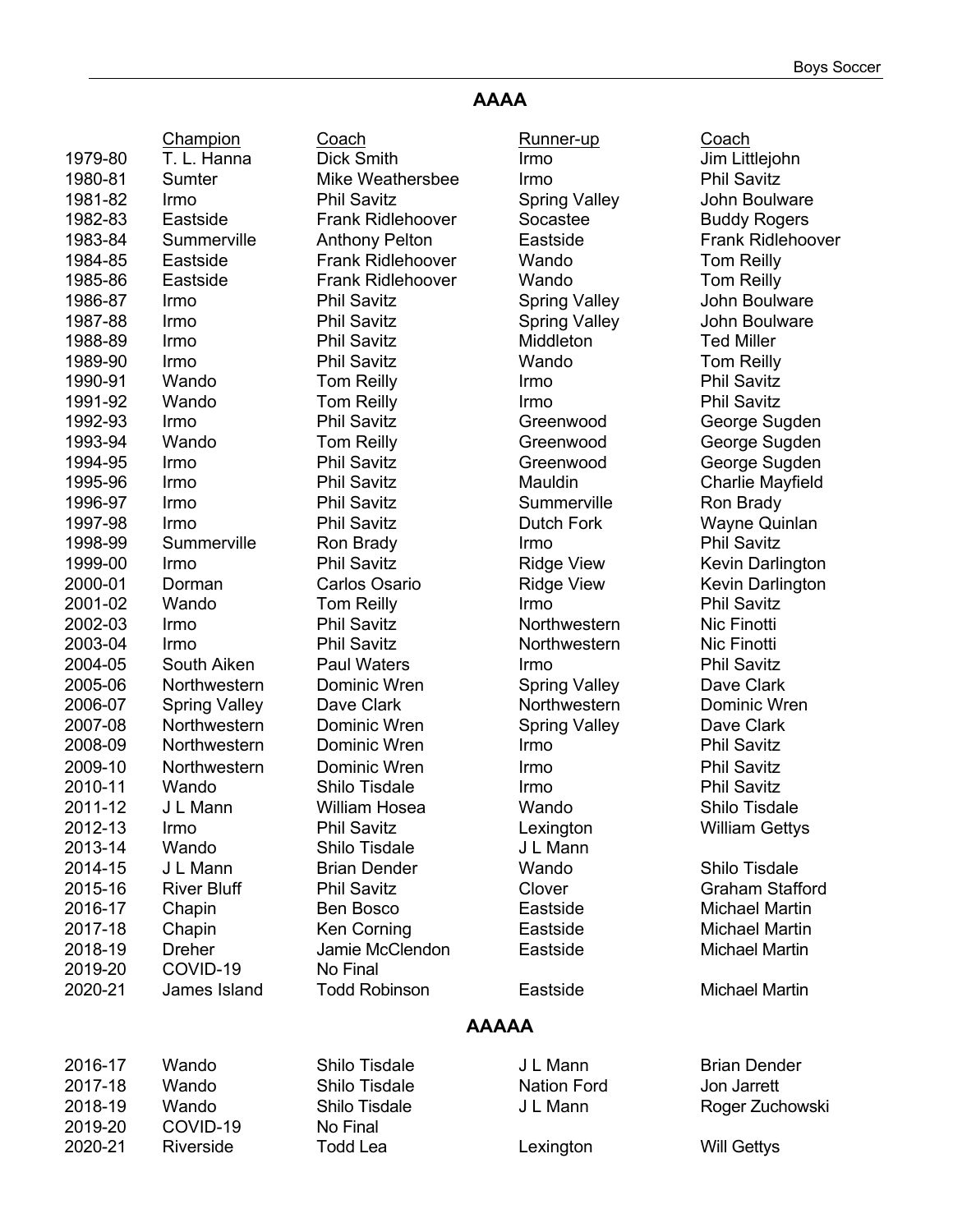#### **SCHOOL RECORDS**

### **Most State Championships**

17..........Bishop England....1984, 92, 93, 94, 95, 98, 99, 00, 01, 05, 06, 07, 08, 09, 11, 13, 16 16.......... Irmo......................1978, 79, 82, 87, 88, 89, 90, 93, 95, 96, 97, 98, 00, 03, 04, 13 13.......... Riverside..............1987, 89, 90, 91, 92, 93, 94, 95, 00, 01, 06, 08, 21 13.......... Christ Church.......1996, 01, 02, 03, 04, 05, 06, 07, 08, 09, 10, 11, 21

#### **Most Consecutive State Championships**

| *11Christ Church  2001 - 11  |  |
|------------------------------|--|
| 7Riverside  1989 - 95        |  |
| 5  Bishop England  2005 - 09 |  |
| 5St. Joseph's 2012 - 16      |  |
|                              |  |
| 4Bishop England 1992 - 95    |  |
| 4  Bishop England  1998 - 01 |  |
| *National Record             |  |
|                              |  |

#### **CAREER COACHING WINS**

|  | 755 Phil Savitz  Irmo 1980 - 19 755 - 102 - 6<br>454 Kevin Heise Brookland-Cayce  1991 - 16 454 - 172 - 26<br>434 Anthony Pelton Summerville, Ft. Dorchester, Mid-Carolina . 1980 - 16 434 - 212 - 6<br>400 Dick Smith T. L. Hanna  1978 - 10 400 - 251 - 13<br>360 Tom Reilly  Wando 1980 - 02360 - 75 - 16<br>345 Billy Andrews  West Florence  1976 - 02 345 - 151 - 10<br>335 Ted Miller  Middleton  1980 - 00  335 - 86 - 12<br>276 Frank Ridlehoover Eastside/Dorman  1973 - 97  276 - 126 - 18<br>261David KleinfelderDreher/Lexington 1978 - 00261 - 118 - 25<br>248Bo Sylvia  Hilton Head 1980 - 95  248 - 91 - 12<br>246 Andy Demori  D. W. Daniel 1977 - 95 246 - 88 - 15 |
|--|--------------------------------------------------------------------------------------------------------------------------------------------------------------------------------------------------------------------------------------------------------------------------------------------------------------------------------------------------------------------------------------------------------------------------------------------------------------------------------------------------------------------------------------------------------------------------------------------------------------------------------------------------------------------------------------|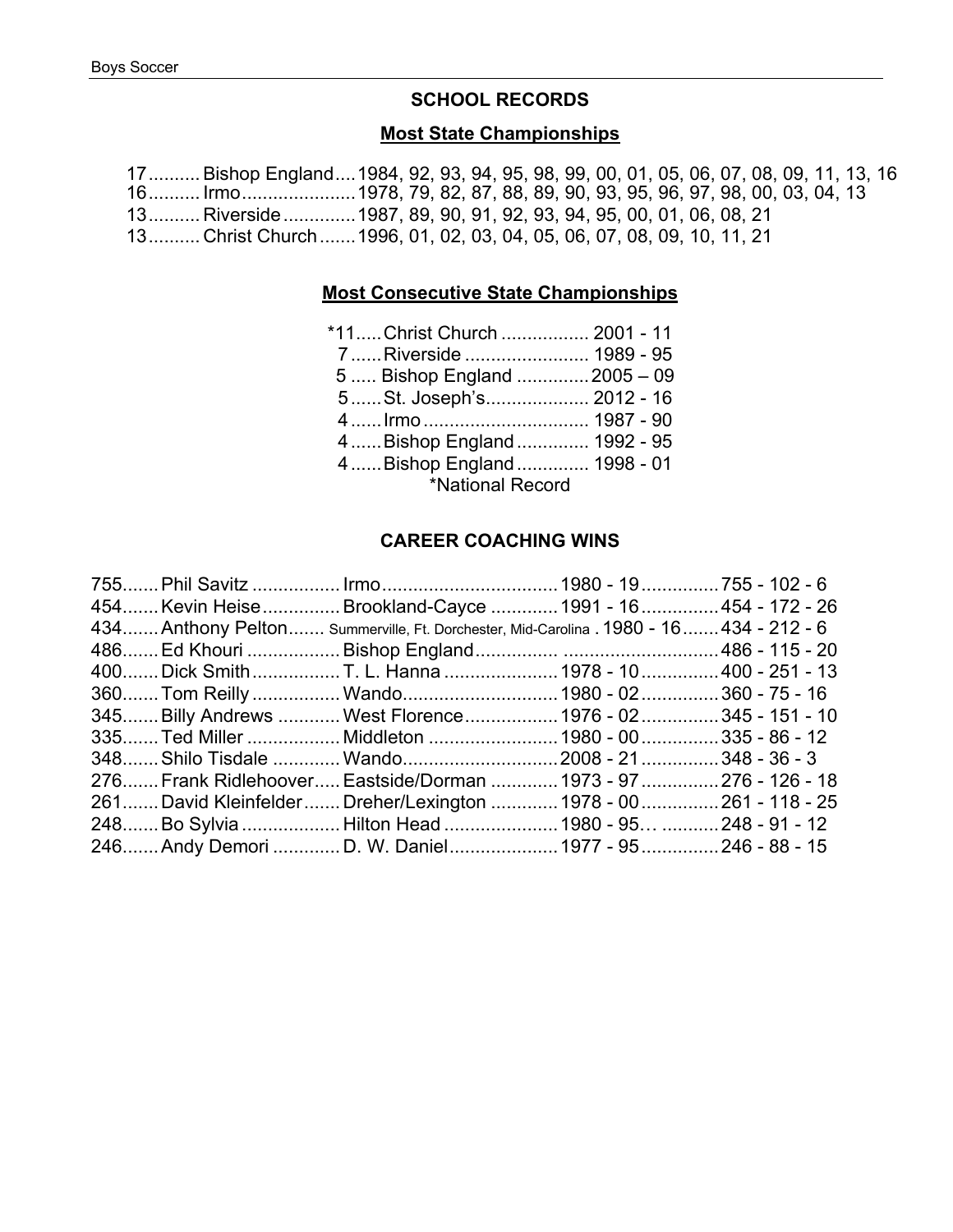## **TEAM RECORD**

### **Most Consecutive Wins**

## **Most Overtimes In A Game**

|  | 21  Myrtle Beach vs. Lake City  2000 |
|--|--------------------------------------|
|  |                                      |

## **Most Goals Scored In A Game**

| 22  Eastside vs. Laurens 1986            |  |
|------------------------------------------|--|
| 21  Brookland Cayce vs C.A Johnson  1989 |  |
| 21  Myrtle Beach vs. Lake City  2000     |  |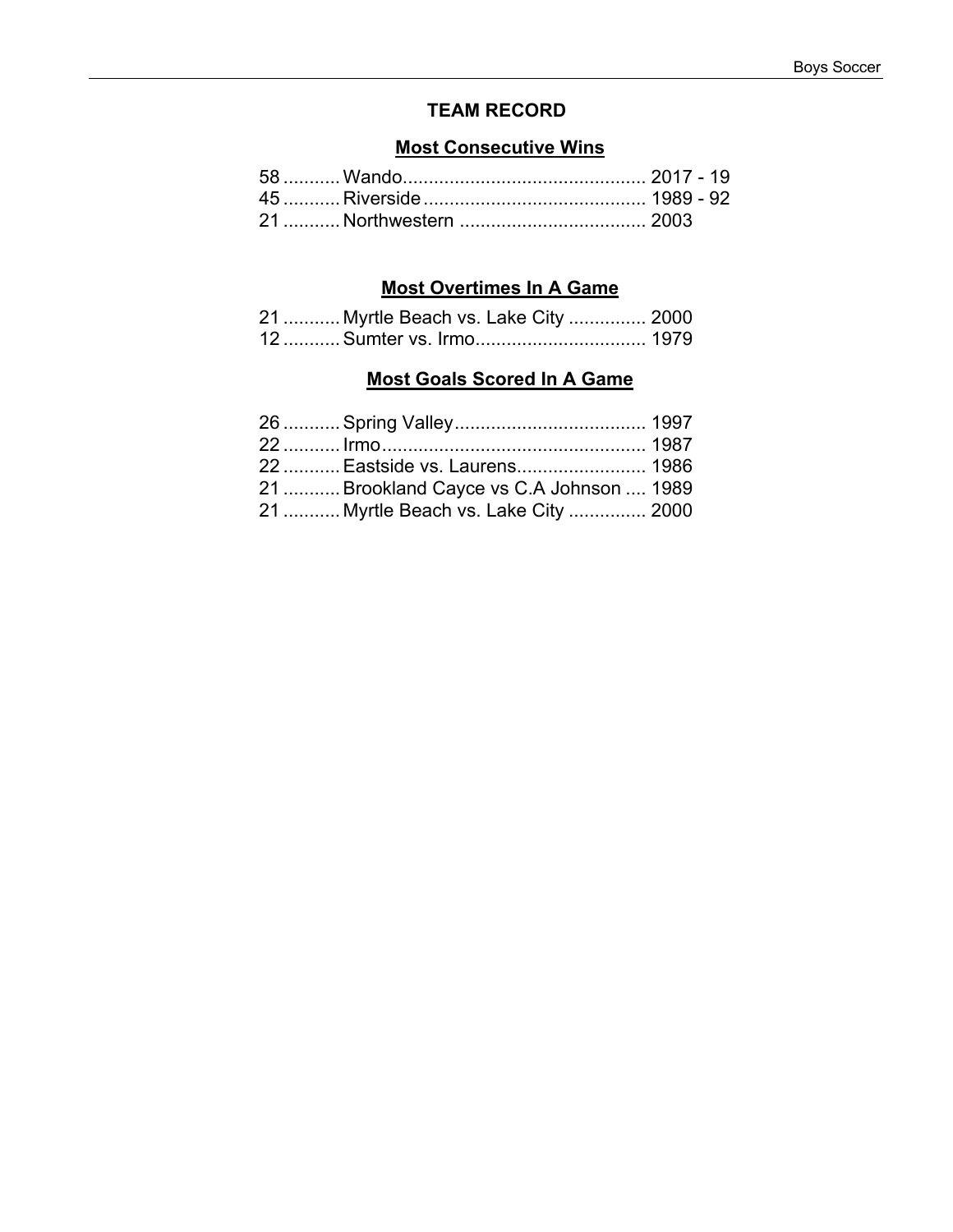### **Most Goals Scored In A Season**

| *230 Myrtle Beach 2000     |  |
|----------------------------|--|
| 170  Brookland Cayce  2001 |  |
| 170  Ridge View 2000       |  |
| 167  Riverside 1991        |  |
|                            |  |
| 138  Spring Valley 1997    |  |
|                            |  |
|                            |  |
| *National Record           |  |

#### **Most Shutouts In A Season**  $\sim$

| 21  Wando  2002        |  |
|------------------------|--|
| 20  Myrtle Beach 2000  |  |
|                        |  |
| 17  Northwestern  2004 |  |

### **Most Consecutive Shutouts**

| 17  Myrtle Beach 2000 |  |
|-----------------------|--|
|                       |  |
| 11  Wando2017         |  |

## Fewest Goals Given Up In A Season

| 11  Wando  2001                  |  |
|----------------------------------|--|
| 11  Sumter  2002                 |  |
| 11  Irmo 2002                    |  |
| 5 ………………… Fort Mill ………………… 1992 |  |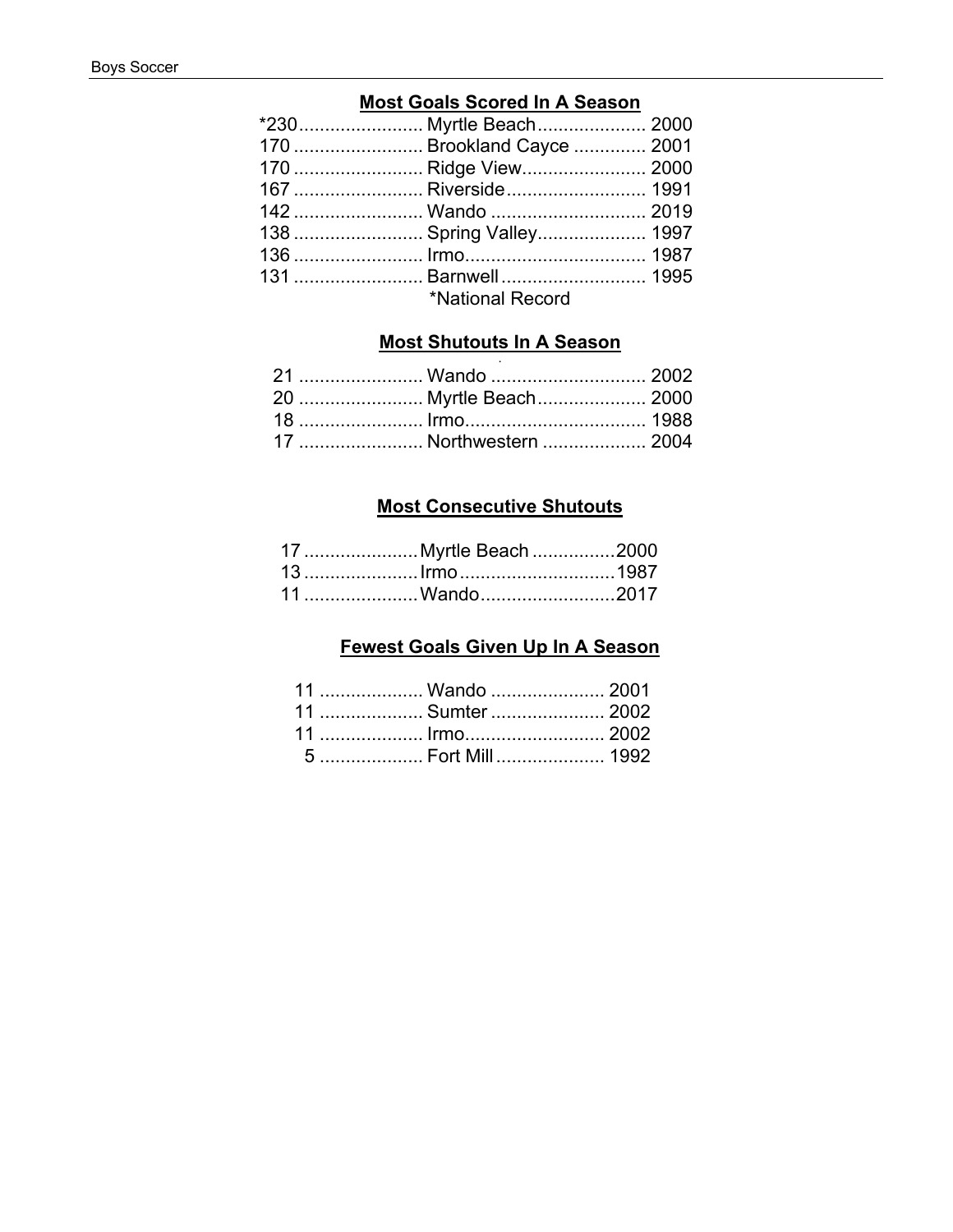### **INDIVIDUAL RECORDS**

### **Most Goals Scored In A Career**

| 141  Kyle Izzard  Andrew Jackson  1989 - 93  |  |  |
|----------------------------------------------|--|--|
| 126  Andrew Coggins Middleton  1985 - 88     |  |  |
| 123Jonathan Coultas West Florence  1984 - 88 |  |  |
| 114  Jeff Harmon  T. L. Hanna 1984 - 87      |  |  |

### **Most Goals Scored In A Season**

| 85 Steven Bush  Myrtle Beach  2000      |  |
|-----------------------------------------|--|
| 57  Eliese Cedillo  Gilbert  2009       |  |
| 57  Michael Kozak  W. Florence  1999    |  |
| 56  Austin Savage Stratford 2007        |  |
| 53 Jonathan Coultas West Florence  1988 |  |
| 48 Jeff Harmon  T. L. Hanna 1987        |  |
| 48 Keith Grownsell Mauldin 1994         |  |

## **Most Goals Scored In A Game**

|                  | *14Dale SelfSumter2002               |  |  |
|------------------|--------------------------------------|--|--|
|                  | 1984Hunter Richardson  Eastside 1984 |  |  |
|                  | 10Chuck Hargrove James Island1986    |  |  |
| *National Record |                                      |  |  |

#### **Most Shutouts In A Season**

| 20Chatham Rowe Wando  2002            |  |
|---------------------------------------|--|
| 17  John Miglarese Wando 1996         |  |
|                                       |  |
| 17  Paul Davidson Myrtle Beach  2000  |  |
| 16  Matt Carlisle  Northwestern  2004 |  |
| 15 Newley PurnellHilton Head  1992    |  |
| 15 Mike Streeter Hilton Head  1990    |  |
| 15 Chatham Rowe  Wando 2001           |  |
| 15 Corey SmithBrookland-Cayce 2001    |  |
|                                       |  |